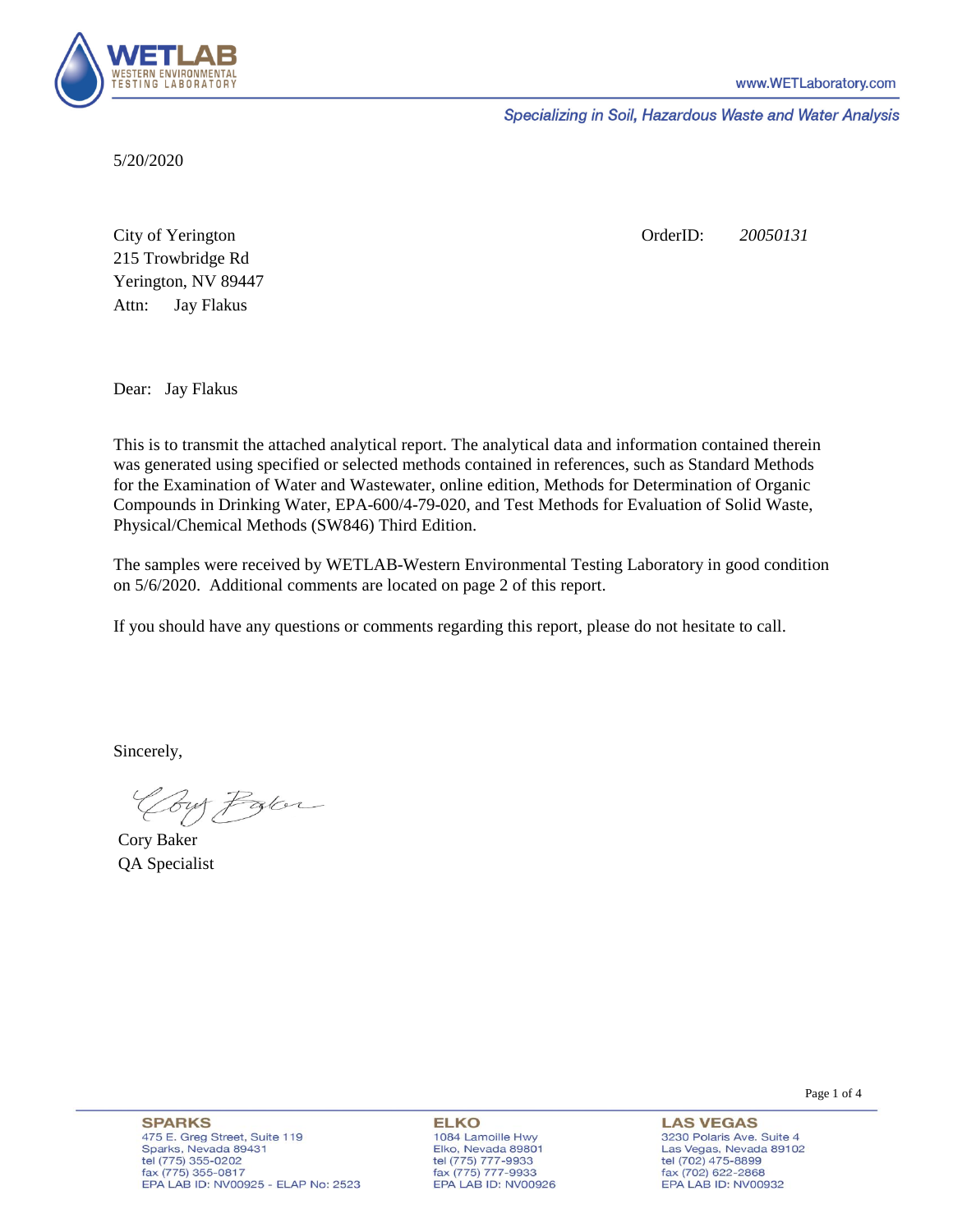### *City of Yerington - 20050131*

### **Specific Report Comments**

None

**Report Legend**

| B                  |                          | -- Blank contamination; Analyte detected above the method reporting limit in an associated blank                                                                                                                          |
|--------------------|--------------------------|---------------------------------------------------------------------------------------------------------------------------------------------------------------------------------------------------------------------------|
| D                  | $\overline{\phantom{a}}$ | Due to the sample matrix dilution was required in order to properly detect and report the analyte. The reporting limit has<br>been adjusted accordingly.                                                                  |
| HT                 | --                       | Sample analyzed beyond the accepted holding time                                                                                                                                                                          |
| J                  | ۰.                       | The reported value is between the laboratory method detection limit and the laboratory practical quantitation limit. The<br>reported result should be considered an estimate.                                             |
| K                  | $\overline{\phantom{a}}$ | The TPH Diesel Concentration reported here likely includes some heavier TPH Oil hydrocarbons reported in the TPH<br>Diesel range as per EPA 8015.                                                                         |
| L                  | ۰.                       | The TPH Oil Concentration reported here likely includes some lighter TPH Diesel hydrocarbons reported in the TPH Oil<br>range as per EPA 8015.                                                                            |
| M                  | $\overline{\phantom{a}}$ | The matrix spike/matrix spike duplicate (MS/MSD) values for the analysis of this parameter were outside acceptance<br>criteria due to probable matrix interference. The reported result should be considered an estimate. |
| N                  | ۰.                       | There was insufficient sample available to perform a spike and/or duplicate on this analytical batch.                                                                                                                     |
| NC                 | --                       | Not calculated due to matrix interference                                                                                                                                                                                 |
| QD                 | ۰.                       | The sample duplicate or matrix spike duplicate analysis demonstrated sample imprecision. The reported result should be<br>considered an estimate.                                                                         |
| QL                 | ۰.                       | The result for the laboratory control sample (LCS) was outside WETLAB acceptance criteria and reanalysis was not<br>possible. The reported data should be considered an estimate.                                         |
| S                  | $-$                      | Surrogate recovery was outside of laboratory acceptance limits due to matrix interference. The associated blank and LCS<br>surrogate recovery was within acceptance limits                                                |
| <b>SC</b>          | $-1$                     | Spike recovery not calculated. Sample concentration $>4X$ the spike amount; therefore, the spike could not be adequately<br>recovered                                                                                     |
| U                  | $\overline{\phantom{a}}$ | The analyte was analyzed for, but was not detected above the level of the reported sample reporting/quantitation limit. The<br>reported result should be considered an estimate.                                          |
| $A = 11.4 A = 1.4$ |                          |                                                                                                                                                                                                                           |

#### **General Lab Comments**

Per method recommendation (section 4.4), Samples analyzed by methods EPA 300.0 and EPA 300.1 have been filtered prior to analysis.

The following is an interpretation of the results from EPA method 9223B:

A result of zero (0) indicates absence for both coliform and Escherichia coli meaning the water meets the microbiological requirements of the U.S. EPA Safe Drinking Water Act (SDWA). A result of one (1) for either test indicates presence and the water does not meet the SDWA requirements. Waters with positive tests should be disinfected by a certified water treatment operator and retested.

Per federal regulation the holding time for the following parameters in aqueous/water samples is 15 minutes: Residual Chlorine, pH, Dissolved Oxygen, Sulfite.

**ELKO** 1084 Lamoille Hwy Elko, Nevada 89801 tel (775) 777-9933<br>fax (775) 777-9933 EPA LAB ID: NV00926

**LAS VEGAS** 3230 Polaris Ave. Suite 4 Las Vegas, Nevada 89102 tel (702) 475-8899<br>fax (702) 622-2868 EPA LAB ID: NV00932

Page 2 of 4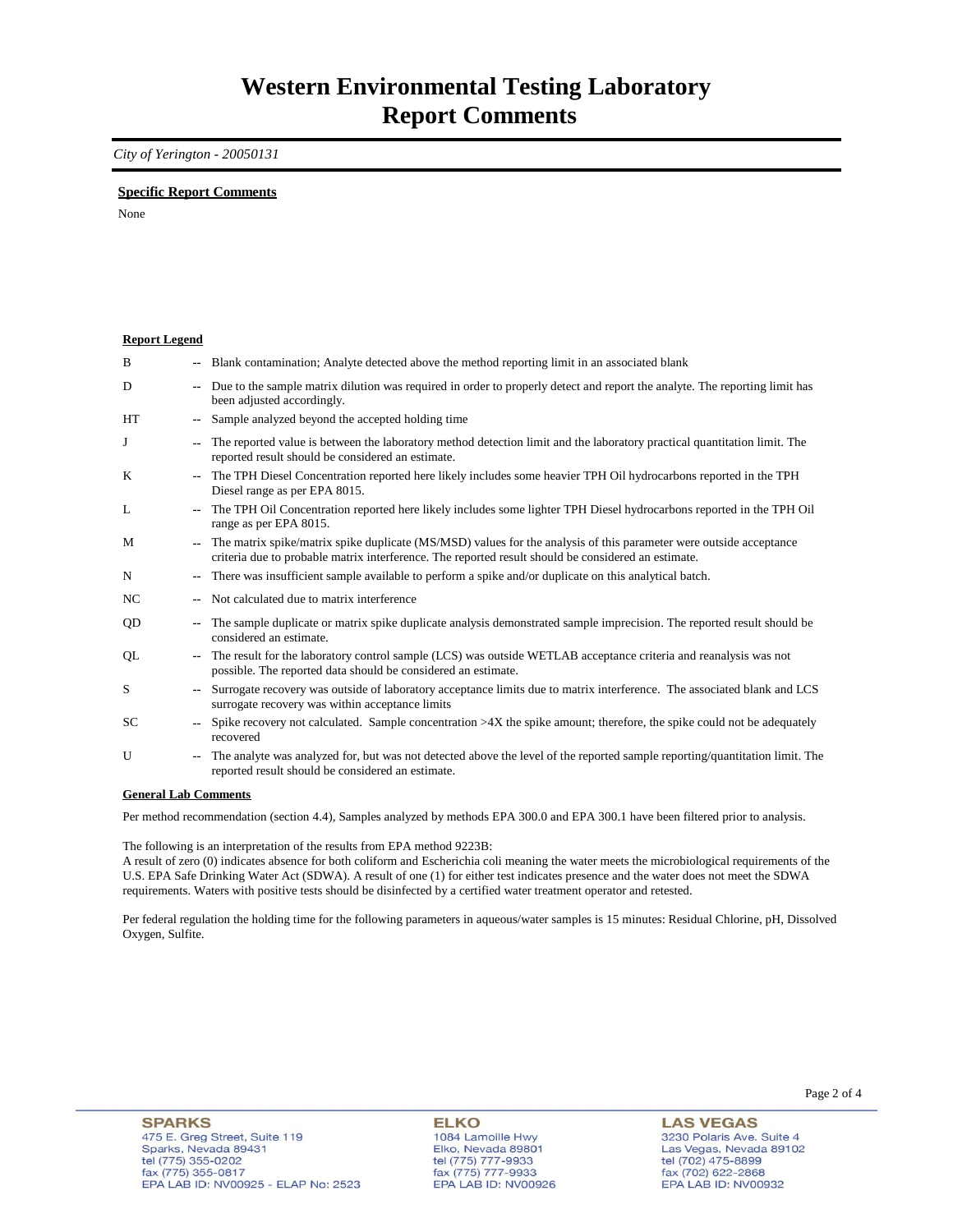## **Western Environmental Testing Laboratory Analytical Report**

**City of Yerington**

**215 Trowbridge Rd**

**Yerington, NV 89447**

**Attn:** Jay Flakus

**Phone:** (775) 302-1155 **Fax:** NoFax

**PO\Project:** *LY-0255-C/OPEN/City of Yerington, NV*

| <b>Customer Sample ID:</b><br><b>WETLAB Sample ID:</b> | DS01 (35 White Face)<br>20050131-001 | <b>Field Residual Chlorine:</b> | $0.70 \text{ mg/L}$ |    |        | <b>Collect Date/Time:</b> 5/6/2020 08:20<br><b>Receive Date:</b> 5/6/2020 11:24 |         |
|--------------------------------------------------------|--------------------------------------|---------------------------------|---------------------|----|--------|---------------------------------------------------------------------------------|---------|
| Analyte                                                | Method                               | <b>Results</b>                  | <b>Units</b>        | DF | RL     | Analyzed                                                                        | LabID   |
| <b>Trace Metals by ICP-MS</b>                          |                                      |                                 |                     |    |        |                                                                                 |         |
| Arsenic<br><b>Sample Preparation</b>                   | EPA 200.8                            | 0.0032                          | mg/L                |    | 0.0020 | 5/8/2020                                                                        | NV00925 |
| Drinking Water Prep                                    | N/A                                  | DW200506-1A                     |                     |    |        | 5/6/2020                                                                        | NV00925 |

*DF=Dilution Factor, RL = Reporting Limit (minimum 3X the MDL), ND = Not Detected <RL or <MDL (if listed)* Page 3 of 4

**SPARKS** 475 E. Greg Street, Suite 119 Sparks, Nevada 89431 tel (775) 355-0202<br>fax (775) 355-0817 EPA LAB ID: NV00925 - ELAP No: 2523

**ELKO** 1084 Lamoille Hwy Elko, Nevada 89801<br>tel (775) 777-9933<br>fax (775) 777-9933 EPA LAB ID: NV00926 **LAS VEGAS** 3230 Polaris Ave. Suite 4 Las Vegas, Nevada 89102 tel (702) 475-8899<br>fax (702) 622-2868 EPA LAB ID: NV00932

**Date Printed:** 5/20/2020 **OrderID:** *20050131*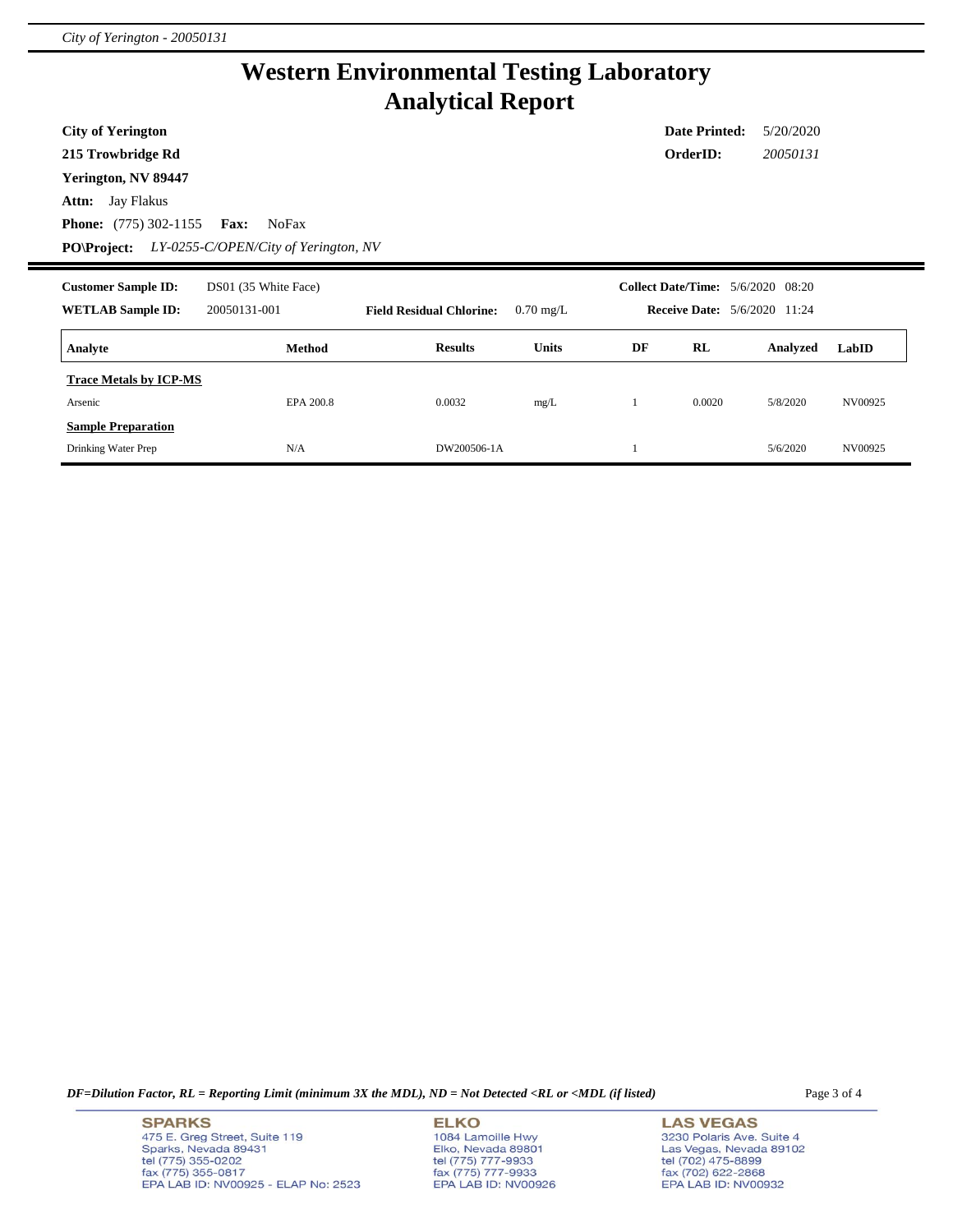# **Western Environmental Testing Laboratory QC Report**

| <b>OCBatchID</b>        | <b>QCType</b>    | <b>Parameter</b> |           | <b>Method</b>                 | <b>Result</b>                  | Actual              | $%$ Rec                     |                              | <b>Units</b> |            |                 |                |
|-------------------------|------------------|------------------|-----------|-------------------------------|--------------------------------|---------------------|-----------------------------|------------------------------|--------------|------------|-----------------|----------------|
| QC20050353              | Blank 1          | Arsenic          |           | EPA 200.8                     | ND                             |                     |                             |                              | mg/L         |            |                 |                |
| <b>OCBatchID</b>        | <b>QCType</b>    | <b>Parameter</b> |           | Method                        | <b>Result</b>                  | Actual              | $%$ Rec                     |                              | Units        |            |                 |                |
| QC20050353              | LCS <sub>1</sub> | Arsenic          |           | EPA 200.8                     | 0.0468                         | 0.050               | 94                          |                              | mg/L         |            |                 |                |
| <b>QCBatchID QCType</b> |                  | <b>Parameter</b> | Method    | <b>Spike</b><br><b>Sample</b> | <b>Sample</b><br><b>Result</b> | MS<br><b>Result</b> | <b>MSD</b><br><b>Result</b> | <b>Spike</b><br><b>Value</b> | <b>Units</b> | MS<br>%Rec | MSD<br>$%Rec$ % | <b>RPD</b>     |
| QC20050353 MS 1         |                  | Arsenic          | EPA 200.8 | 20050145-001                  | 0.0036                         | 0.0511              | 0.0491                      | 0.05                         | mg/L         | 95         | 91              | $\overline{4}$ |

*DF=Dilution Factor, RL = Reporting Limit (minimum 3X the MDL), ND = Not Detected <RL or <MDL (if listed)* Page 4 of 4

**SPARKS** 475 E. Greg Street, Suite 119 Sparks, Nevada 89431<br>tel (775) 355-0202<br>fax (775) 355-0817 EPA LAB ID: NV00925 - ELAP No: 2523 **ELKO** 1084 Lamoille Hwy Elko, Nevada 89801<br>tel (775) 777-9933<br>fax (775) 777-9933 EPA LAB ID: NV00926

**LAS VEGAS** 3230 Polaris Ave. Suite 4 Las Vegas, Nevada 89102<br>tel (702) 475-8899<br>fax (702) 622-2868<br>EPA LAB ID: NV00932